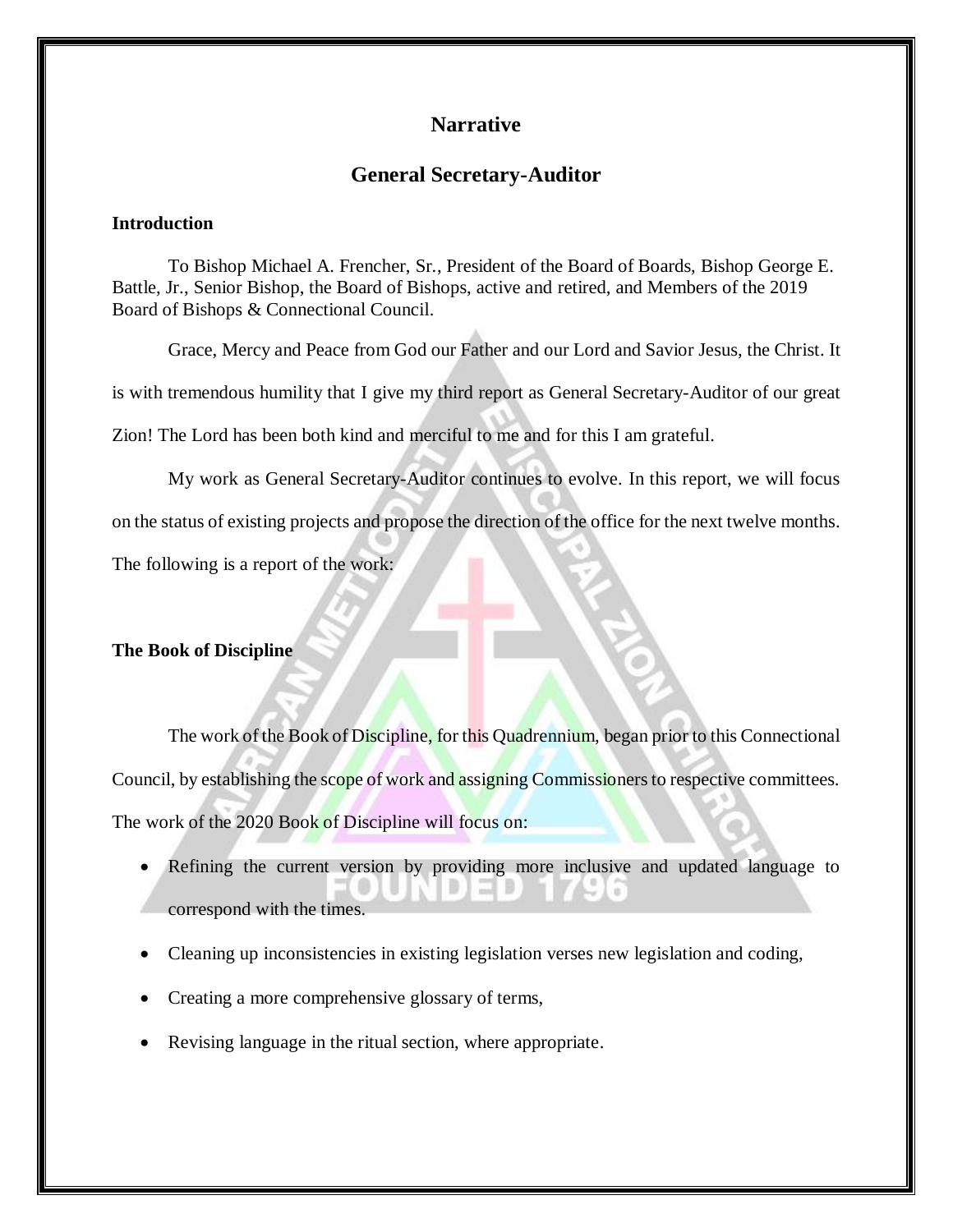The most important area for revision will be redefining the roles of General Officers and their respective Administrative Boards and Standing Committees to coincide with the restructuring mandate of the 2016 General Conference. General Officers have met to revise job descriptions. The Central Management Team reviewed and returned to the General Officer Team for consensus. Descriptions have been presented to the Board of Bishops for final approval. Once approved, they will be returned to the CMT Administrative Work to be placed in resolutions form to be submitted to the 2020 General Conference for discussion and ratification. The CMT Administrative Work Group is also working on Administrative Board and Standing Committee descriptions and functions and will follow the same process.

### **Quarterly and Annual Conference Reporting Forms**

The greatest emphasis for the Office for all of 2018 was on refining and perfecting the Forms System Management Program. We have made great strides and are seeing a large number of churches in America beginning to become more comfortable with implementing the system, along with more Presiding Elders accessing the Quarterly Conference Workbooks for their evaluation and input. We have had a few Annual Conferences to fully implement the system alleviating the need to manually submit statistical reports. We have updated the process by doing the following:

- Providing "how to" videos for congregations to use at their own pace,
- Developing a "Step by Step Guide" to provide greater ease of use for congregations,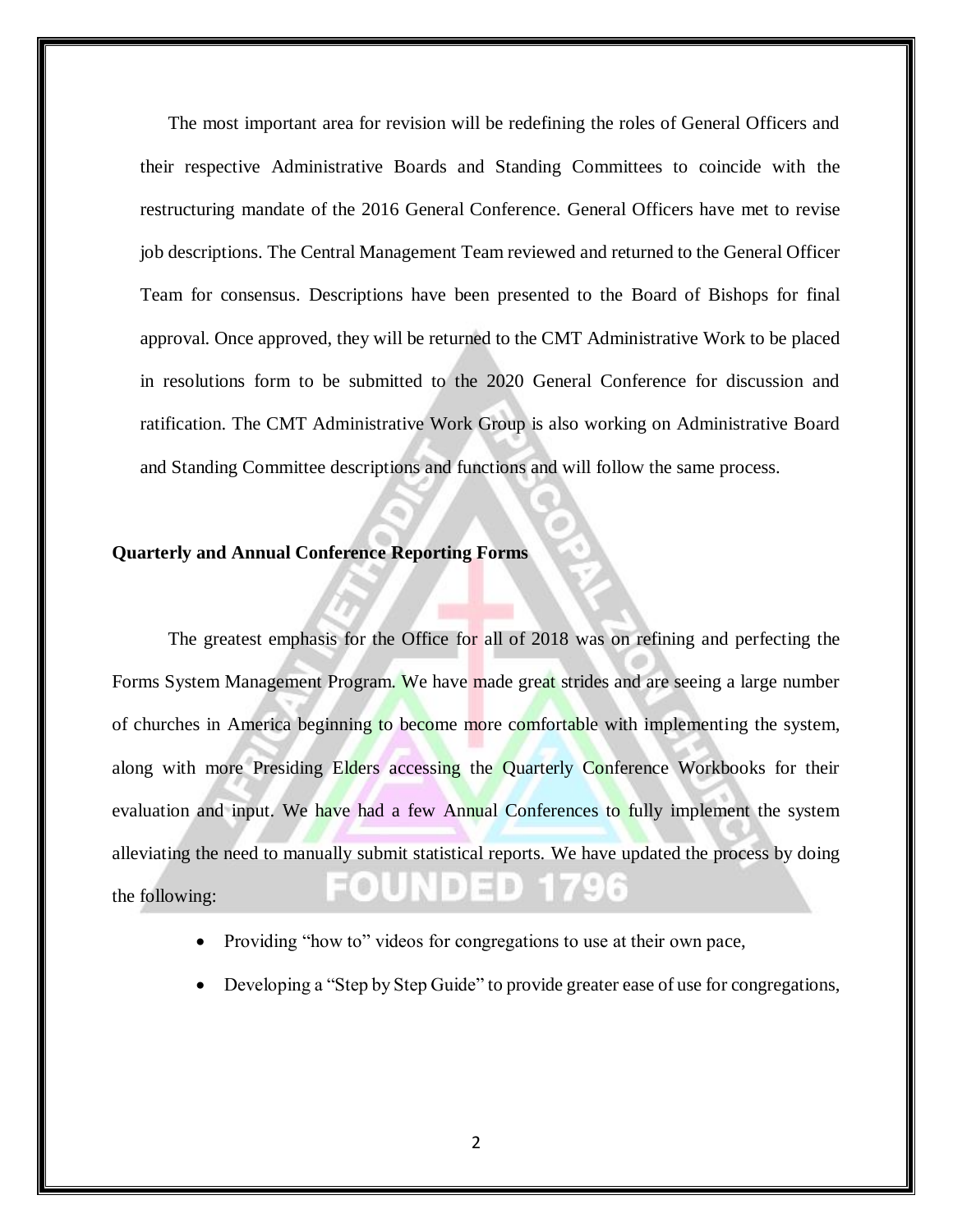- Developing a "Step by Step Guide for Presiding Elders" to help them become better acquainted with how to access the system to review and evaluate the Workbooks, and
- A "Step by Step Workbook Guide" to assist congregations with knowing how to correctly fill out the Workbook.

# **Version 2.0, which is more user friendly, is in testing and will be released by year end.**

The GSA website continues to evolve as more information is being added ongoingly. It

continues to provide the Denomination with a one stop source for all Doctrine, Polity,

Information and Research.

## **Archivist**

The work of the Archivist, Dr. William McKenith, continues to evolve as he and his continue are in the process of digitizing the Hoggard Collection, which covers the historical period 1972-2000 and thus crucial to our research of the period. We anticipate completing the Hoggard Collection by the end of the summer.

Lastly, Livingstone College's Office of Institutional Advancement secured a \$500,000 grant from the Cannon Foundation for Carnegie Library renovations and updates, of which \$100,000 has been earmarked for renovations of Heritage Hall.

### **Chaplaincy**

The Office continues to vet and interview all existing and prospective chaplains and submit documentation to Dr. Lattimore for endorsement. All military personnel have been re-certified for this fiscal year and files for all others are currently up to date. I represented Dr. Lattimore at the Pentagon, in January, for the Military Endorsers Conference.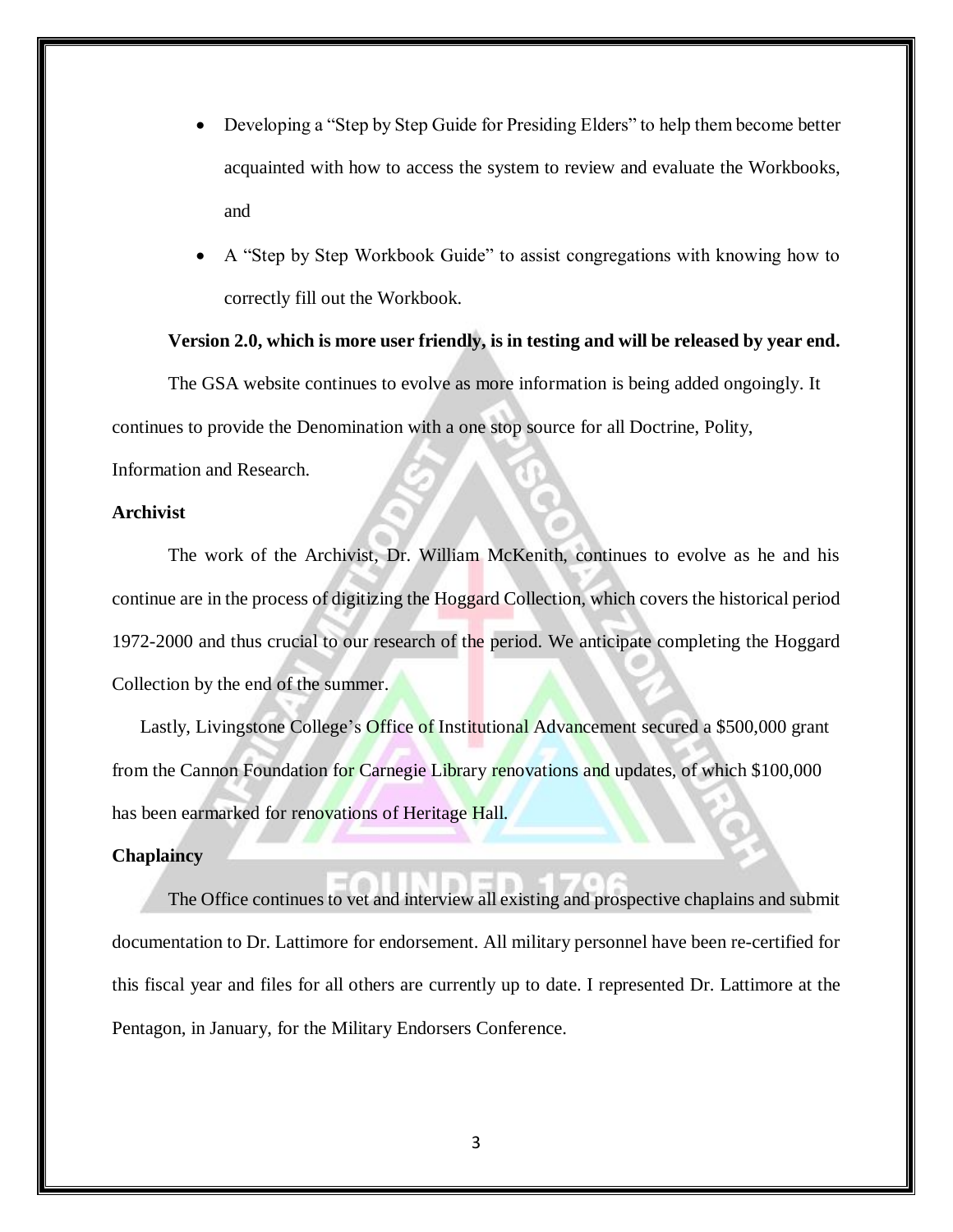## **Trademarks**

All General and Connectional Officer departments have been apprised of the need to have their departmental logos trademarked and written materials copyrighted. Several of the departments have either completed the process or are in process. This office will serve as the repository of all denominational trademarks and copyrights.

### **Credentialing Process for Candidates of Offices of General Officers and Episcopacy**

The credentialing process for Bishop and General Officer candidates has gone fairly smoothly. To date, we have reviewed and credentialed six Episcopal candidates and five General Officer Candidates. Guidelines for social media and onsite campaigning have also been distributed to all candidates.

## **Delegate Certification and Annual Conference Voting**

In cooperation with Dr. Shirley Welch and consultation with Dr. W. Robert Johnson, the delegations for each Annual Conference have been certified. The certifications are included in this report for each Episcopal District in Appendix A.

### **Think Tank Update**

The Zion 2020 Connectional Think Tank began to meet in May of 2018 with the purpose of creating a template for commonly used practices in The A.M.E. Zion Church. The Think Tank consists of clergy and lay members from across the Church. We began to deal with the following areas:

- **Fiscal Protocols**: Deborah Ally, Chair; Drs. Olivia Fluellen and Herbert Watkins;
- **Administrative Protocols**: Reverend Julius Walls, Chair, Dr. George Banks;
- **Conference Studies/Statisticians Protocols**: Reverend J. Ruth Davis, Chair, Reverend Robin Stitt;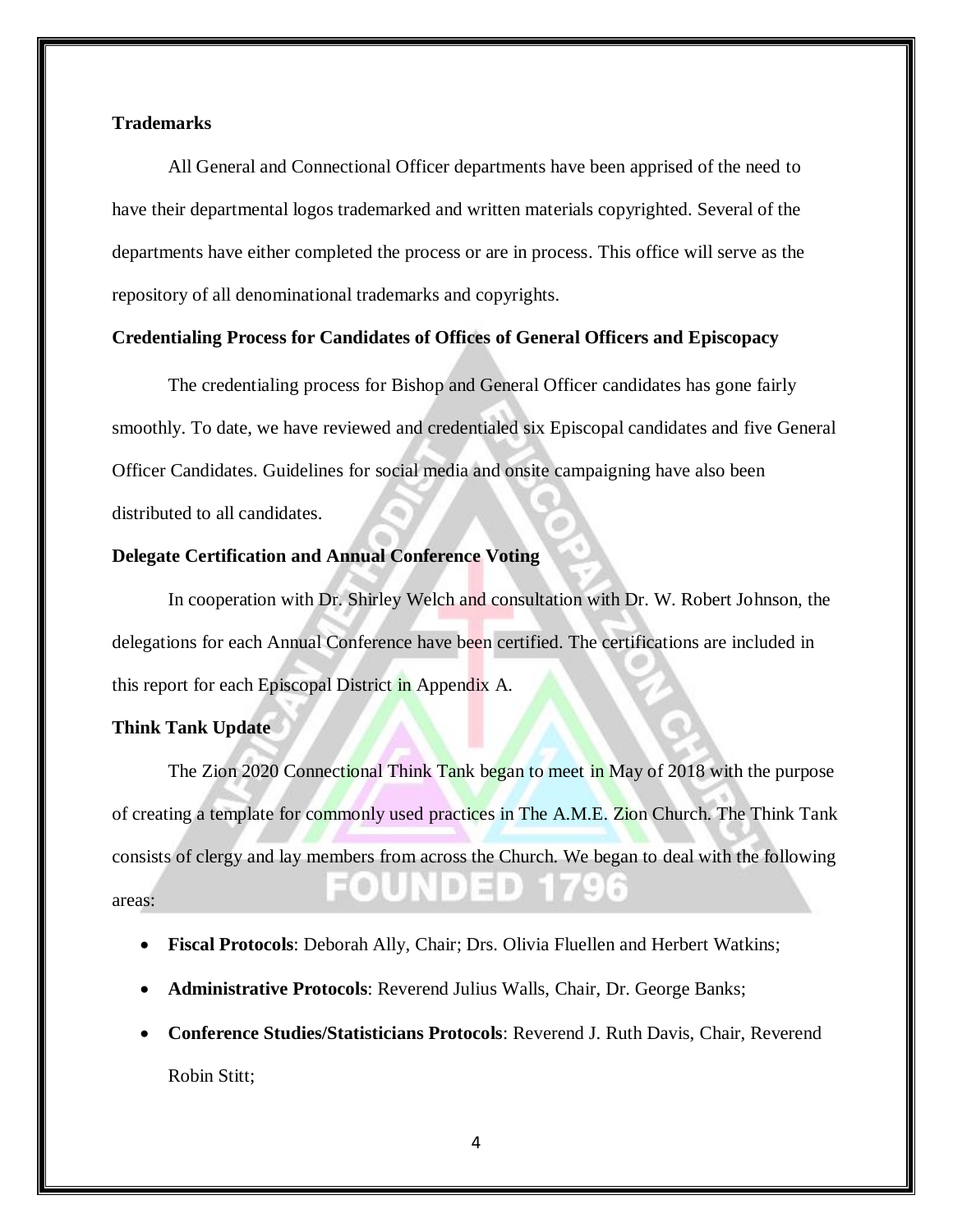- **Spiritual Protocols**: Dr. Eric Leake, Chair, Reverend James Davis;
- **Priestly Protocols**: Reverend David A. Williams, Chair, Elder Scot Moore;
- **Pastoral Protocols**: Dr. Kenneth James, Chair, Elder Douglas Maven, Dr. Dominique Robinson;
- **Evangelism/Church Growth Protocols**: Reverend Brian Thompson, Chair, Reverends Eldren Morrison & Tajuan Kyles;
- **Presiding Elder Protocols**: Dr. Sondra Coleman, Chair, Dr. Anthony Gibson;
- **Lay Leadership Protocols**: Mrs. Lula Howard, Chair, Dr. Mary Matthews, Sister Lakesha Womack, Brother Eric Smith;
- **Social Action/Outreach Protocols**: Sister Lakesha Womack, Chair, Dr. Dwayne A. Walker.

The Think Tank met six times by teleconference and face to face to discuss preliminary templates and to shape proposed protocols which are found in Appendix B. We will continue our work with plans to present the work to the 2020 Board of Bishops for approval for submission General Conference. The plan is to complete all proposals, for your perusal, by July, 2019.

#### **Standardization and Centralization of Credentialing Process**

One of the greatest concerns my office has observed is the need to have a centralized database for all ministers and churches within our Denomination. Further, it has come to my attention that standardized practices and the curriculum of studies is sorely needed. With these in mind, we are in the process of exploring a way whereby we can provide a standardized curriculum for local, district and conference studies, as well as a process by which all credentialing of licensure and ordination be facilitated through the Office of the General Secretary-Auditor.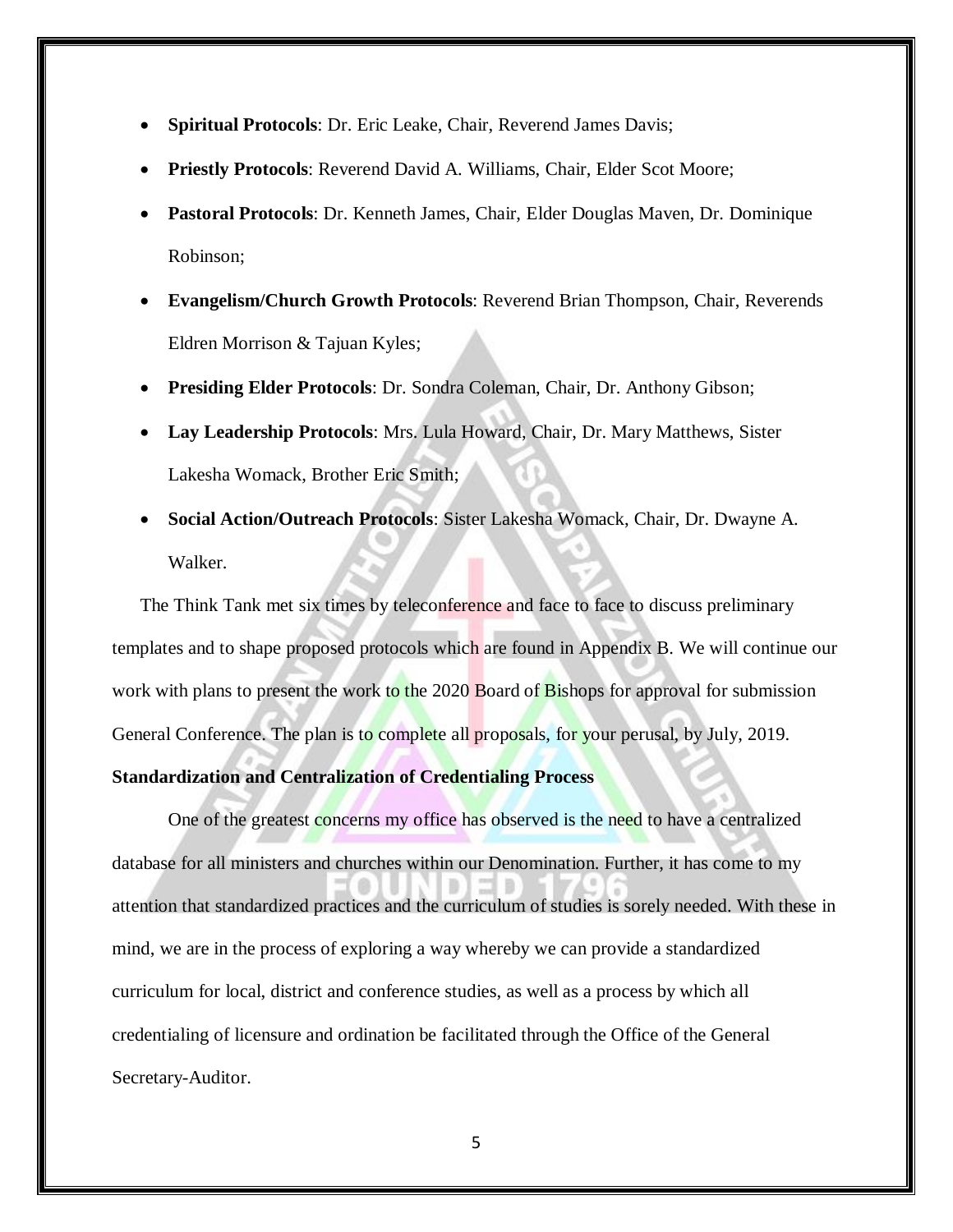My office, in conjunction with Hood Theological Seminary, Christian Education and Church School Literature and Conference Studies Chairs have come together to develop a standardized curriculum for studies for our Denomination.

### **The model would provide the following:**

- Video teaching modules of the prescribed curriculum, stated in our Book of Discipline, taught by pre-approved instructors by the Board of Bishops, from across our Denomination;
	- Annual Conference Instructors would then facilitate discussion regarding the subject matter, based upon standardized questions with answers;
	- Standardized tests would be administered with results of testing being sent to my office;
	- Lists of all licensures would be provided by District Conference Secretaries within 30 days of the close of District Conferences, with Districts administering licenses for exhorters and local preachers;
	- Lists of the status of all students for Annual Conference studies would be sent to my office by Annual Conference Secretaries, within 30 days of the close of the Annual Conference, along with listing of all candidates for Holy Orders, with the proposed date for ordination. The annual conference will provide certificates, with the clearing house for certificates being posited in the Office of the General Secretary.
	- Records for all credentialing will be held in the Office of the General Secretary, along with evidence of background check checks, ministerial profiles and evaluations. It is also recommended that we consider doing some form of